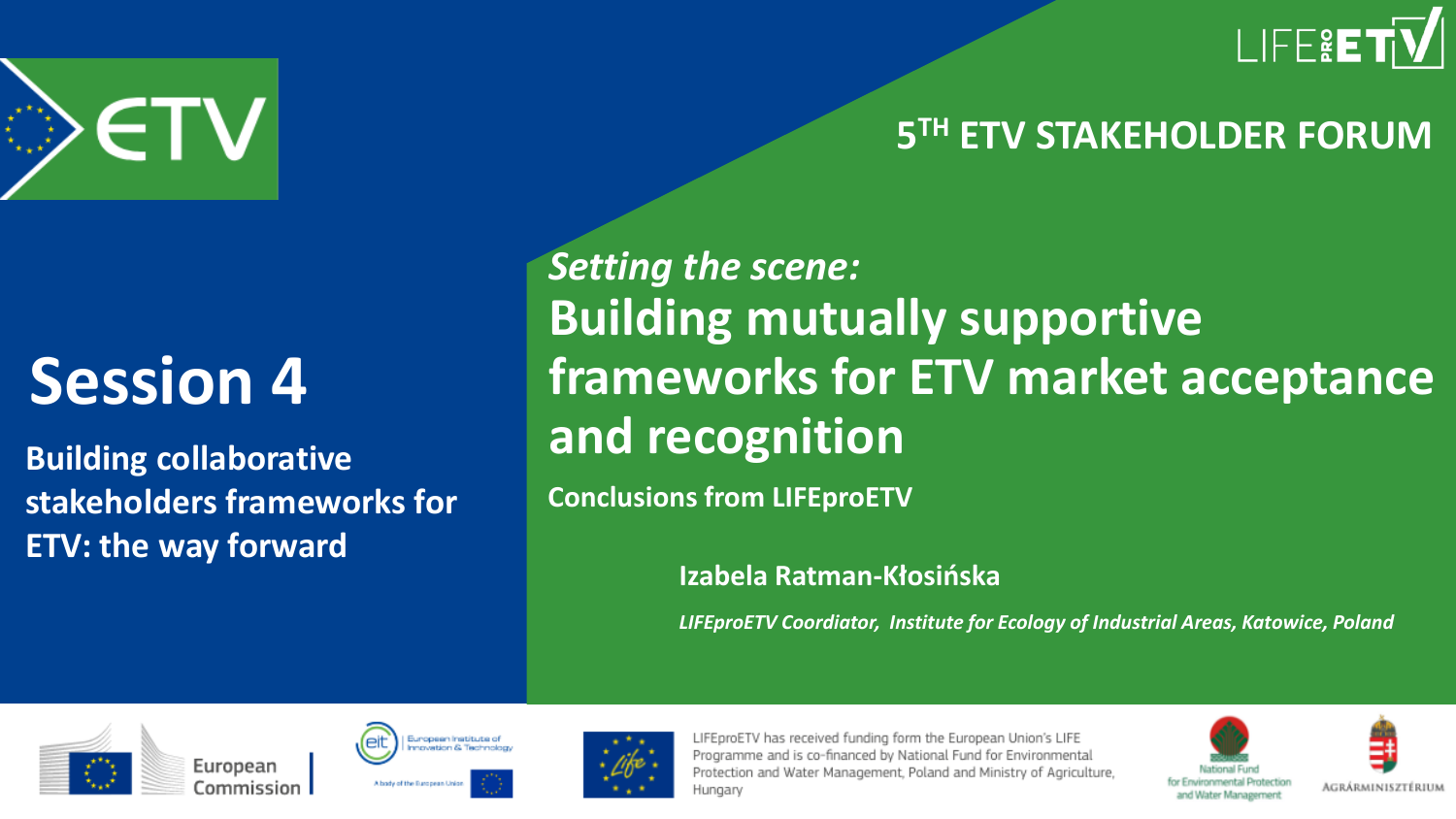#### **5 TH ETV STAKEHOLDER FORUM**



### **LIFEproETV way forward for ETV: 6 drivers to boost ETV market acceptance and recognition**

- **1. Extended objectives** of ETV to better reflect the ETV use potential and make ETV a business case;
- **2. Strengthened credibility and certainty** of ETV built on facts and numbers of ETV performance as well as a visible reference to ETV in environmental, climate and innovation policies and programmes at EU and national level;
- **3. Extended geographical and technology scope** to match it better with policy objectives of the EU Green Deal as well as national priorities and challenges;
- **4. Upgraded verification infrastructure to ensure better accessibility** of the ETV service in line with the extended geographical and technology scope of ETV;
- **5. Strong collaborative institutional framework** with active involvement and clear roles and responsibilities of ETV stakeholders at EU and national level;
- **6. Favourable external framework** involving market factors stimulated for ETV market pull (GPP and IP) and policy factors with a clear indication of ETV as a support tool for implementation of policies with defined environmental/climate targets.





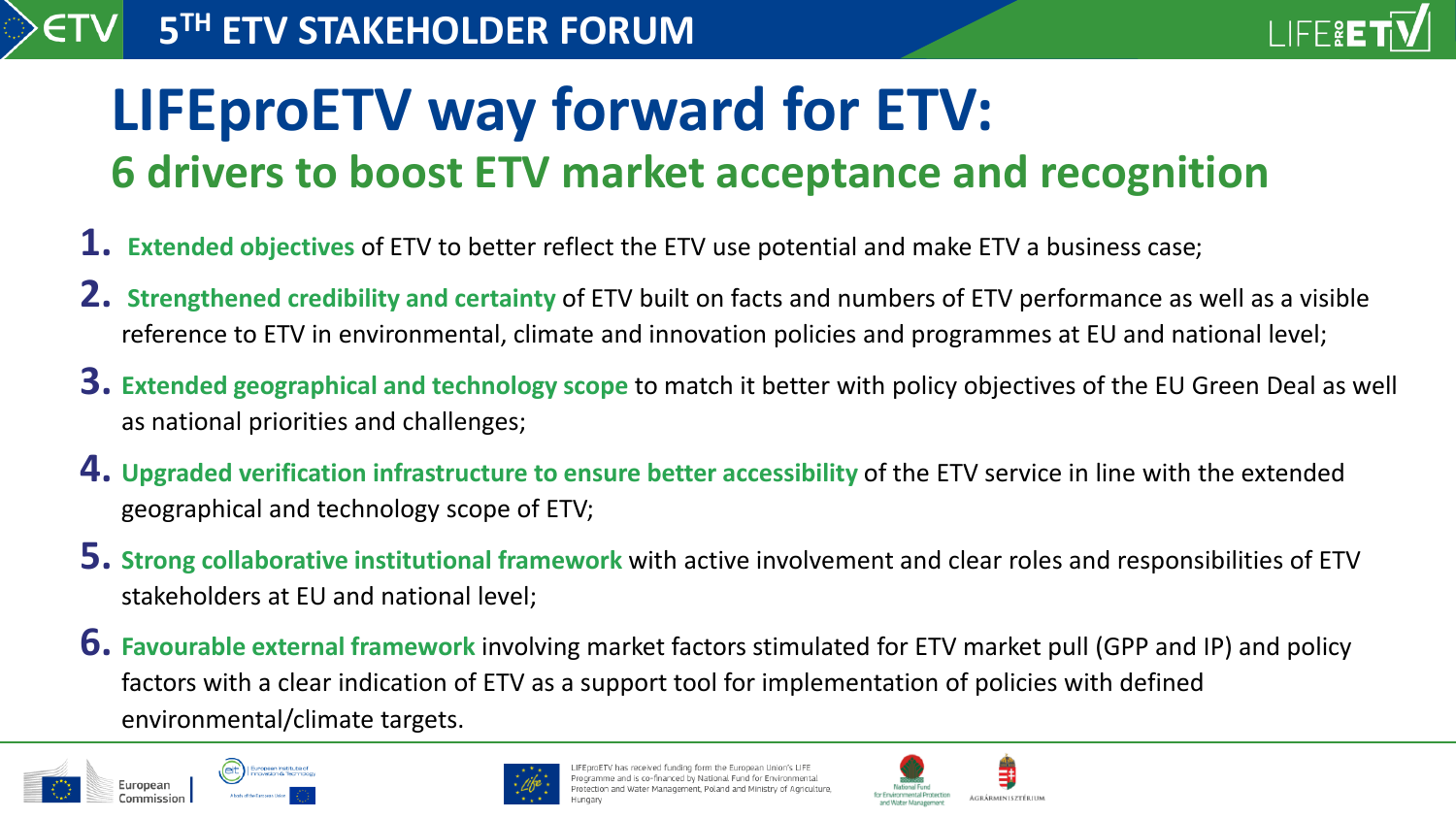## **ETV extended objectives**

- **ETV as a tool for accelerating innovations for sustainable industrial processes**  (link to e.g IED, Zero Pollution Action Plan + innovation support programmes )
- **ETV as a tool for fostering circular supply chains and business models** (link to Circular Economy, the Ecodesign Directive, supporting innovation programmes),
- **ETV as a derisking tool for green innovation investments (link to Green)** Taxonomy, private capital and IP)
- **ETV as a tool for creating a level playing field for green innovations in public tenders** (link to GPP and IP),
- **ETV as a tool for internalising technology performance into environmental performance of products and organisations** (link to synergies with other environmental schemes e.g. EMAS, EPD, OEF,PEF, ISO 14001)
- **ETV as a global scheme to foster international trade opportunities for green innovations** (link to international recognition of the ISO 14034 standard, global ETV initiatives)



LIFERE





oroETV has received funding form the European Union's LIFE ogramme and is co-financed by National Fund for Environmental and Water Management, Poland and Ministry of Agriculture,

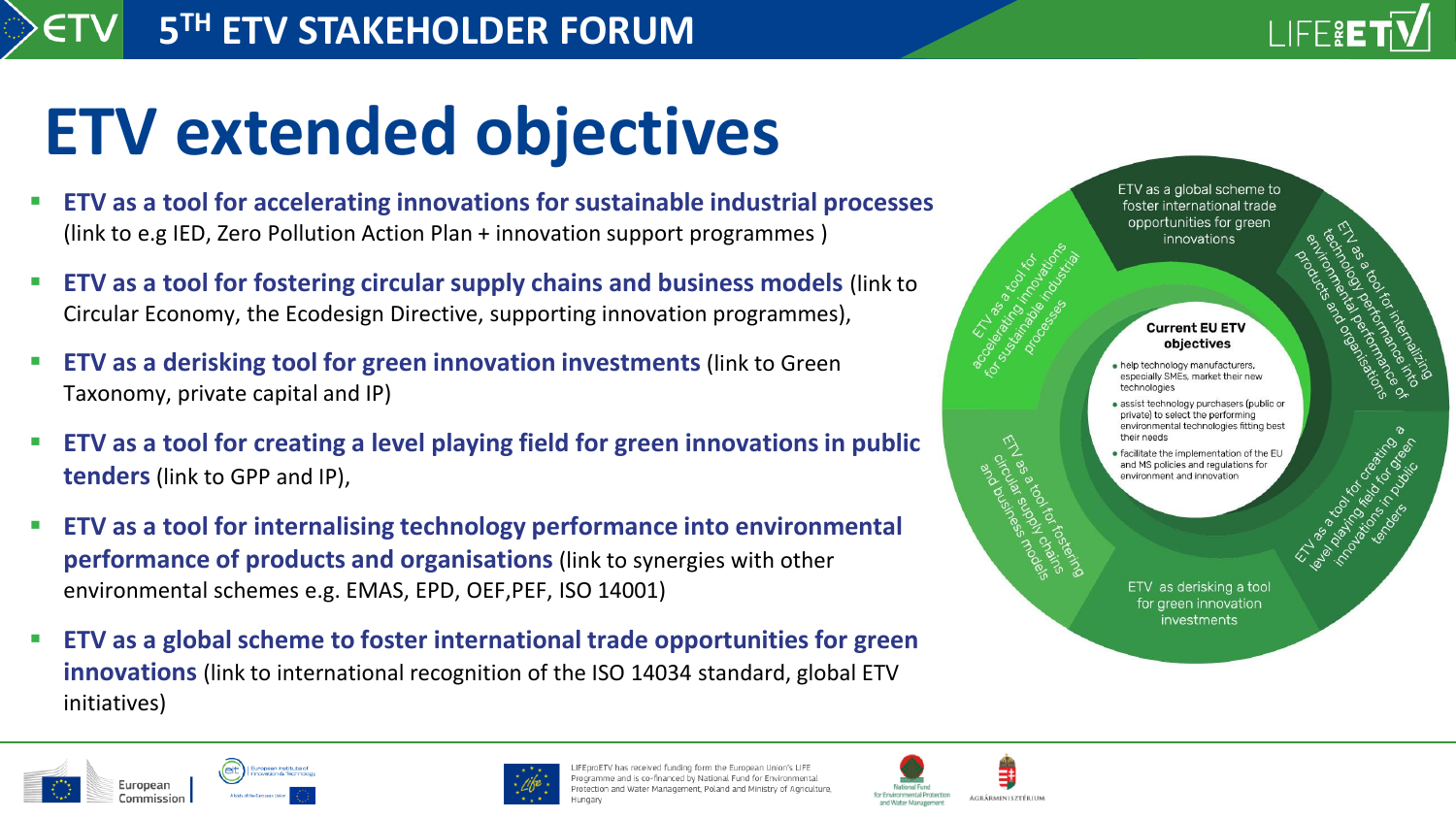

# **How you can use ETV (examples)**

- As a part of national/regional innovation ecosystem to maximise its market impact:
	- e.g. as an element of national/regional innovation support programmes including a technology demonstration component ( ETV as eligible cost) or facilitating implementation of new technologies (projects with ETV verified technologies get a competitive advantage)
- As a tool to address specific national/regional innovation challenges related environmental policy targets or problems where performance of technologies has a direct impact on the achievement of the targets:
	- e.g. like the US EPA approach: Advanced Septic System Nitrogen Sensor Challenge: a performance testing and a verification protocol for new sensors based on ETV
	- element of a national / regional strategic programme with targets dedicated to e.g. energy, clean air, adaptation of cities to climate change, circular economy
- As a methodology for public procurement, especially innovation procurement:
	- e.g. the Monaco purchase of technologies for municipal waste management utility ETV included as a part of the tendering procedure
- As a sector-specific tool promoting innovations uptake in a sector:
	- e.g. agriculture: VERA programme for new environmental technologies for agriculture
	- water sector : stormwater management systems case in Quebec Province





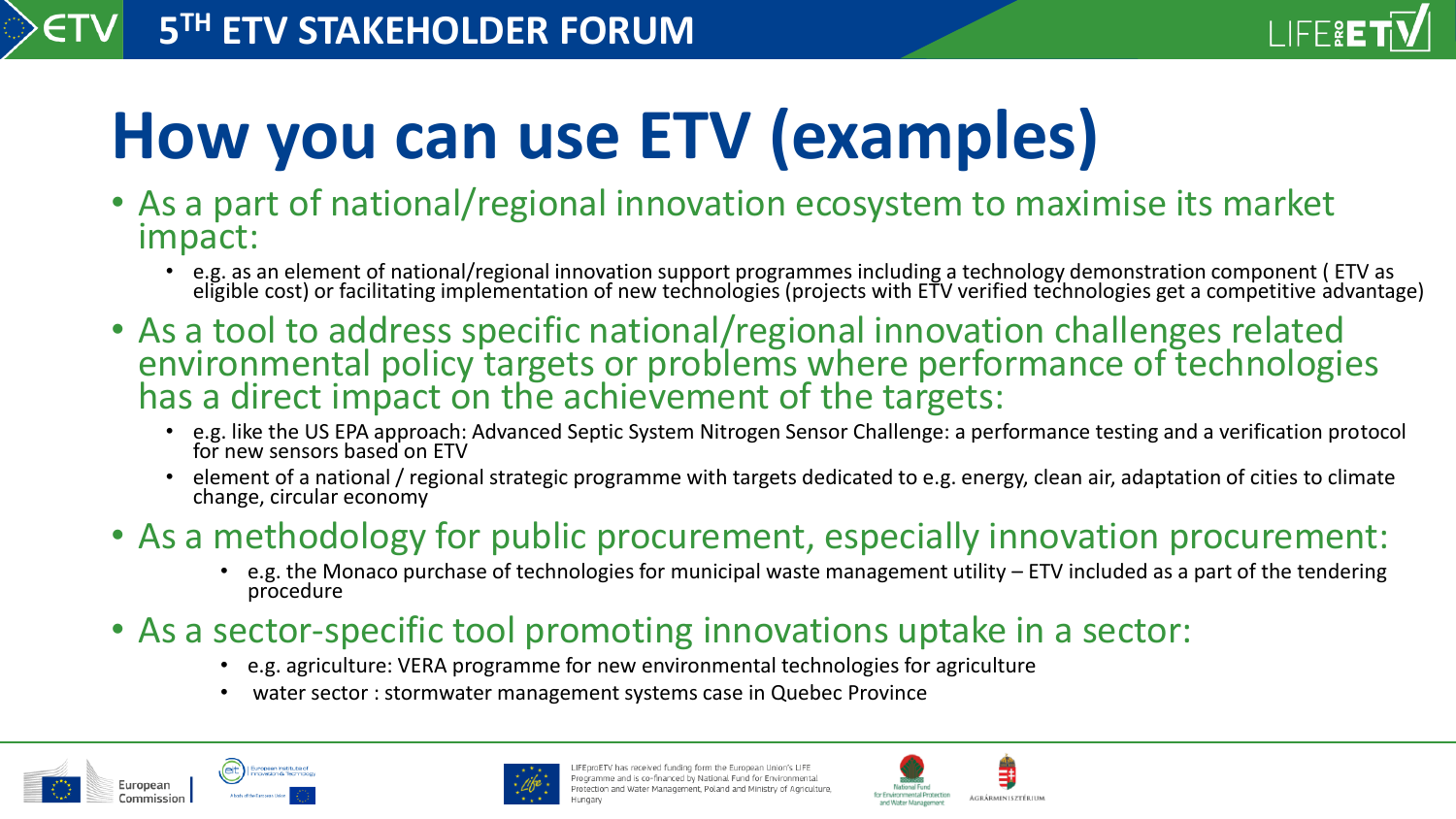

# **LIFEproETV way forward for ETV**

#### **ETV requires:**

- a collaborative institutional framework involving stakeholders and key marketplace actors
- improved accessibility to SMEs, starups (finance + information)
- a clear business case





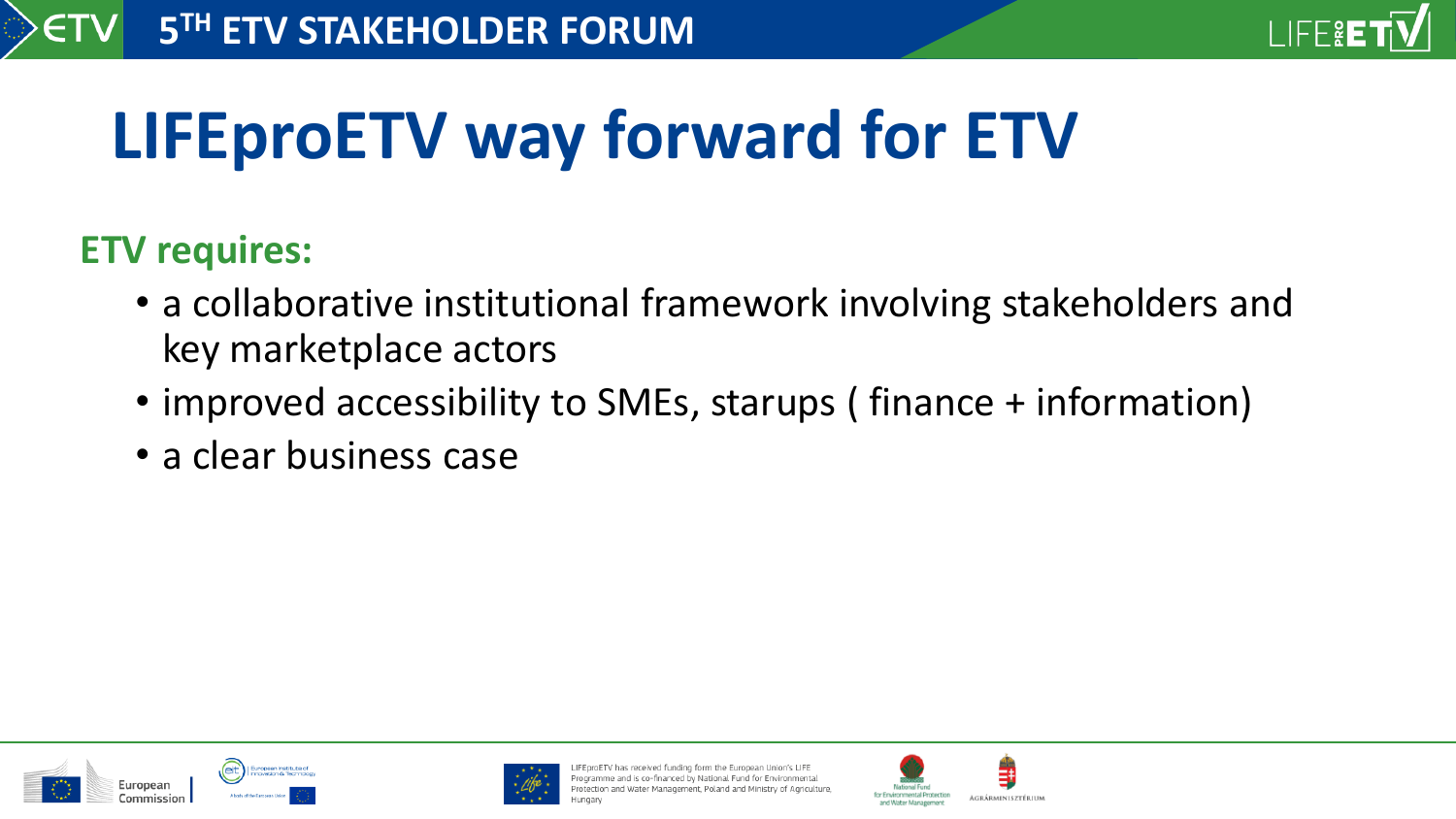





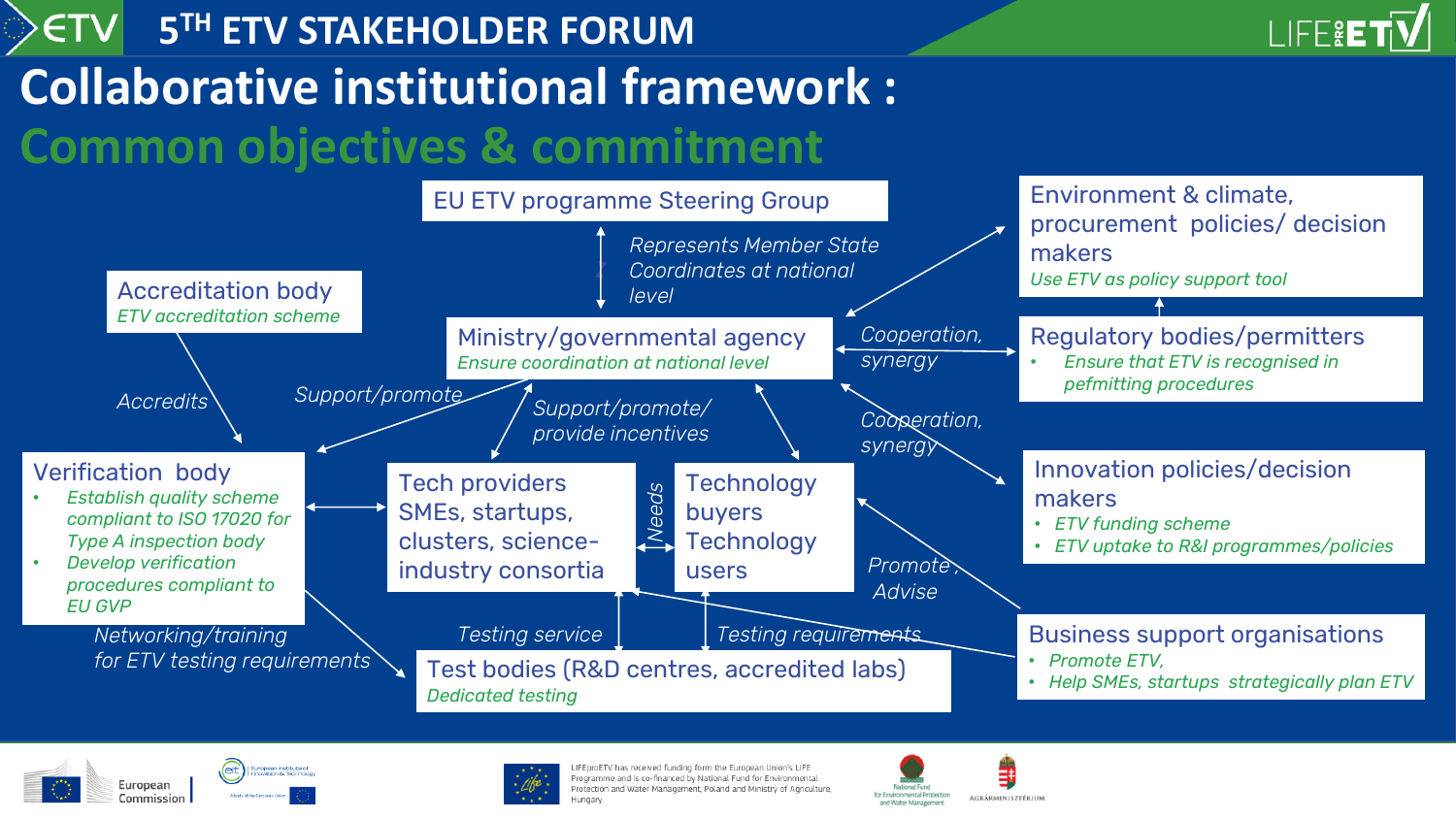

# **Improved accessibility**

- Easier access to verification
- Easier access to ETV information
- Better guidance on how to apply
- More attractive funding / reduced verification costs





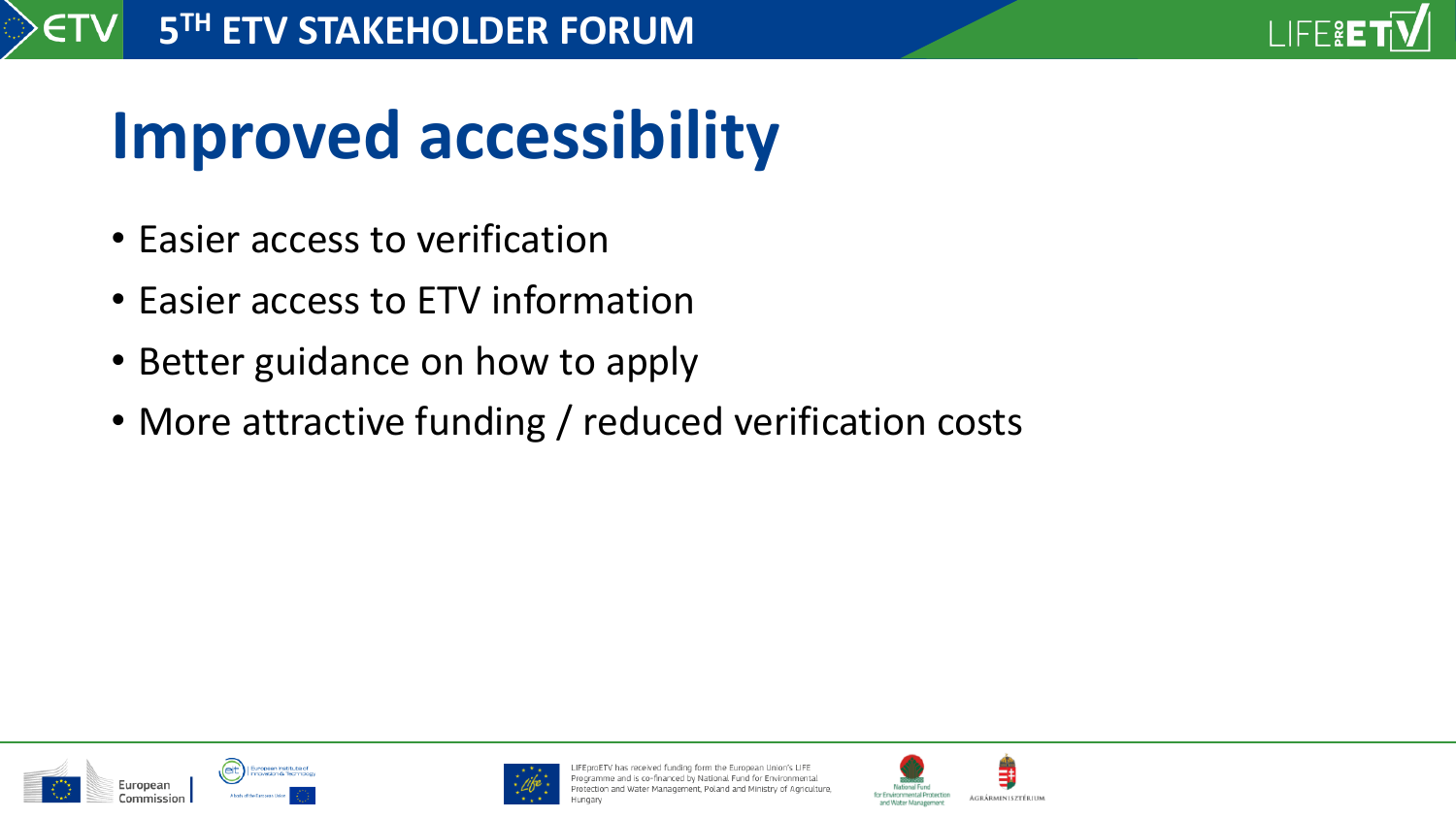

# **Improved accessibility**

- Easier access to verification
	- More verification bodies in Member States & extended accreditation scopes of existing bodies
- Easier access to ETV information
	- Role of intermediaries like Business Support Organisations to promote and inform SMEs, startups about ETV (national/regional BSO, Europe Enterprise Network
- Better guidance on how to apply
	- Support service / instructions prior to application to enable strategic planning of ETV
- More attractive funding/reduced costs
	- Trough dedicated funding schemes/ as part of existing funding schemes/ subsidising verfication bodies/tax reliefs





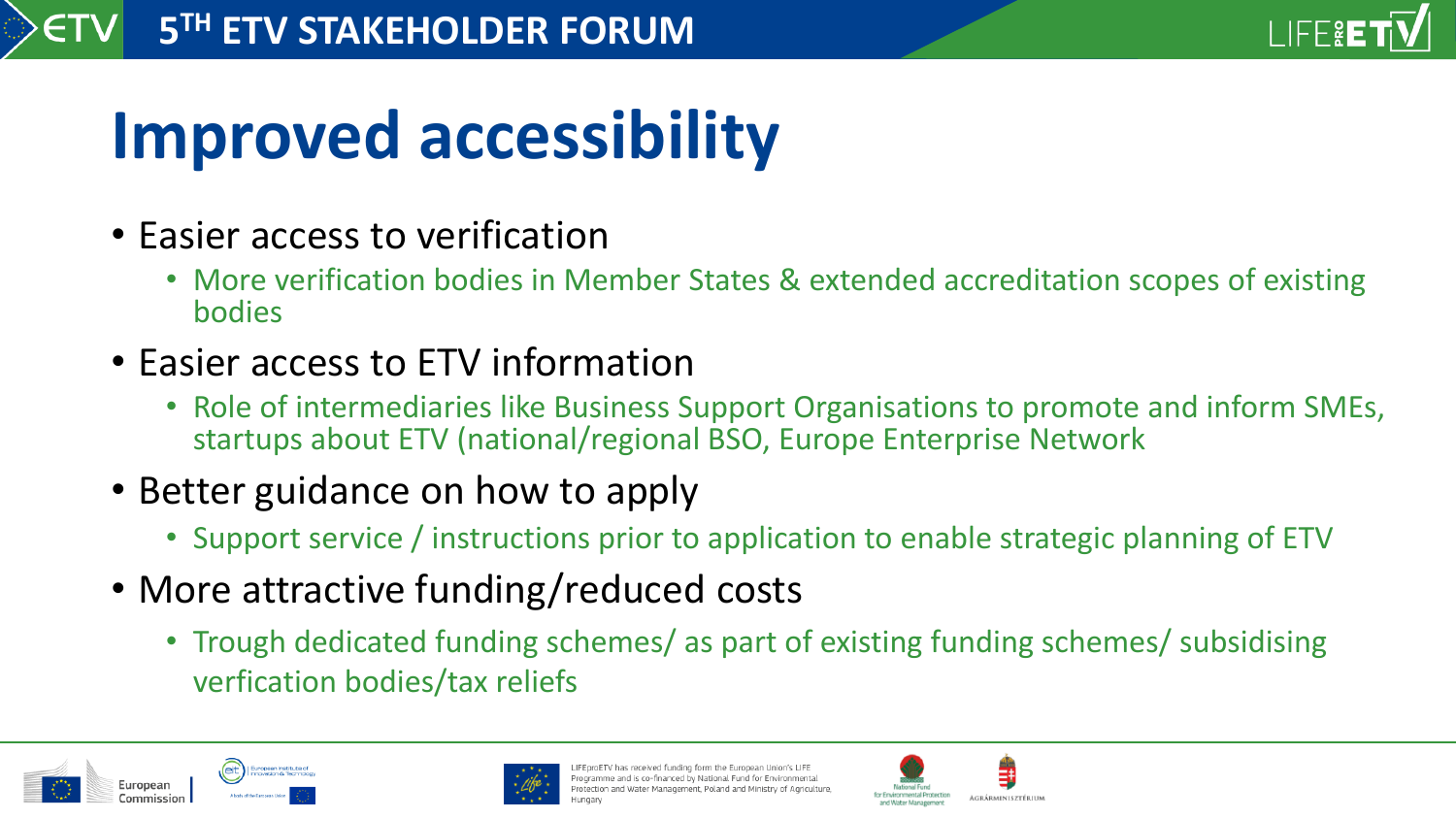

### **Clear business case**

- Funding, information, ETV infrastructure are not enough ….
- ETV must deliver a clear competitive advantage , e.g.:
	- in public tendering e.g. as a method of compliance proof with technical specifications
	- support in permitting processes e.g. to help permitters understand the technology
	- in applying for investment funding e.g. meet the risk profile of investors